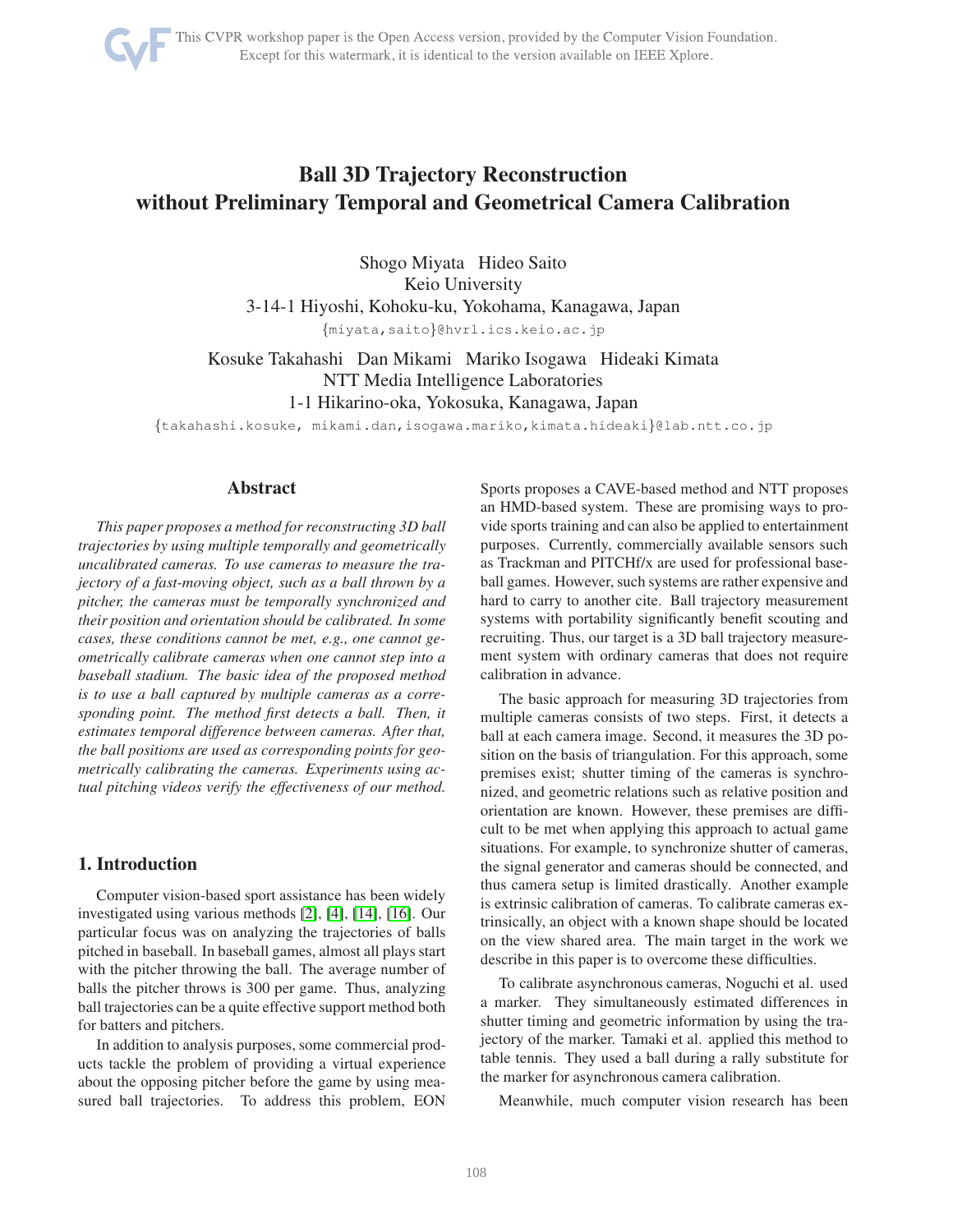conducted focusing on baseball [\[10\]](#page-5-2),[\[11\]](#page-5-3),[\[13\]](#page-5-4). In addition to the above mentioned commercially available 3D ball trajectory sensors, various methods such as Kalman filterbased object tracking have been applied to ball detection [\[3\]](#page-4-2),[\[5\]](#page-4-3),[\[12\]](#page-5-5). These studies mainly focus on ball analysis from one viewing angle, thus putting 3D ball trajectory reconstruction out of their focus. Gueziec et al. [\[7\]](#page-5-6) used a camera deployed orthogonal to the batter's box to detect and reconstruct the 3D trajectory of the ball. However, this system relies heavily on camera setup, which can be done by using broadcasting systems.

This study tackles the problem of obtaining 3D ball trajectories under an easy setup, i.e., using an asynchronous and uncalibrated camera set. The main procedure of the proposed method is (1) ball detection in a 2D image sequence, (2) temporal and geometrical calibration on the basis of 2D ball trajectory, and (3) reconstructing 3D ball trajectory by triangulation.

The remainder of the paper is organized as follows: Section 2 introduces how the 3D ball trajectory is used in baseball. Sections 3 and 4 describe and evaluate the proposed method. We summarize key points in Section 5.

#### 2. 3D Ball Trajectory in Baseball

As mentioned in Section 1, some commercial systems track ball 3D trajectory in baseball games. In this section, we first briefly introduce the system and then show some examples of how it is used.

One widely used ball tracking system is PITCHf/x, which is a camera-based ball tracking system. It is currently installed in all U.S. major league baseball stadiums. In addition to ball 3D trajectory, it provides various ball statistics, such as BRK, which represents how the ball bends, and PFX, which represents the spin derived deflection of the ball. Another ball tracking system is Trackman, which uses 3D Doppler radar. It provides a wide variety of information on topics such as the ball's spin rate, its spin axis, and how it bends.

Numerous ball trajectory analysis studies have been conducted on the basis of ball trajectory [\[1,](#page-4-4) [8,](#page-5-7) [15,](#page-5-8) [6\]](#page-5-9). Hamilton et al. applied machine learning technologies to PITCHf/x data and in doing so were able to predict the type of pitch that would be thrown before it was actually thrown [\[8\]](#page-5-7). Whiteside et al. analyzed performance changes in accordance with the number of innings that had been played on the basis of PITCHf/x data [\[15\]](#page-5-8).

Recently, another way of using trajectory data has emerged, i.e., one that shows what the batter had experienced before. One example is a cave-based system provided by EON Sports. Another one is a HMD-based VR system that has been used by the Rakuten Eagles, a Japanese professional baseball team. They released the news they had obtained by installing a VR-based training system. These



<span id="page-1-0"></span>Figure 1. Multi-view capture system.

circumstances have increased the need to obtain 3D ball trajectory at the outside of the stadium.

#### 3. Proposed Method

In this section, we will describe the method we propose to estimate the 3D trajectory of a flying object such as a ball thrown by a pitcher from multi-view videos captured by unsynchronized and uncalibrated cameras.

Figure [1](#page-1-0) illustrates the setup of our multi-view capture system. It consists of  $N_c$  static cameras  $C_i(i = 0, \cdots, N_c-$ 1) that are not synchronized and not calibrated extrinsically. We assume that all cameras can observe the entire area of the field, that is, all the ball trajectories are in the field of view

We assume that all cameras can observe the all ball trajectories and their intrinsic parameters are estimated by using Zhang's method [\[17\]](#page-5-10) beforehand.

Figure [2](#page-2-0) shows the outline of the proposed algorithm. It first detects ball region candidates for all 2D images. Since these candidate regions include some misdetections, our proposed method removes them and estimates the 2D trajectory of the ball by fitting a uniformly accelerated motion model to the sequence of candidates of the ball region. Next, it calibrates the multiple cameras temporally and geometrically by using epipolar geometry. Finally, it estimates the 3D ball trajectory by using triangulation. The details of our algorithm are described below.

#### 3.1. Detection of Candidates of Ball Region

In order to detect ball regions automatically, we introduce a frame subtraction approach. Let  $f_i^j$  ( $i = 0, \cdots, N_c 1, j = 0 \cdots, N_{f_i} - 1$  denote the j th frame in an input video that has  $N_{fi}$  frames captured by  $C_i$ . We obtain a frame subtraction result  $\bar{s}_i^j$  of the frame  $f_i^j$  as

$$
\bar{s}_i^j = s_i^{j-1,j} * s_i^{j,j+1},\tag{1}
$$

where  $s_i^{j-1,j}$  and  $s_i^{j,j+1}$  are the frame subtraction results we respectively obtained by using the two frames  $(f_i^{j-1}, f_i^j)$ and  $(f_i^j, f_i^{j+1})$ .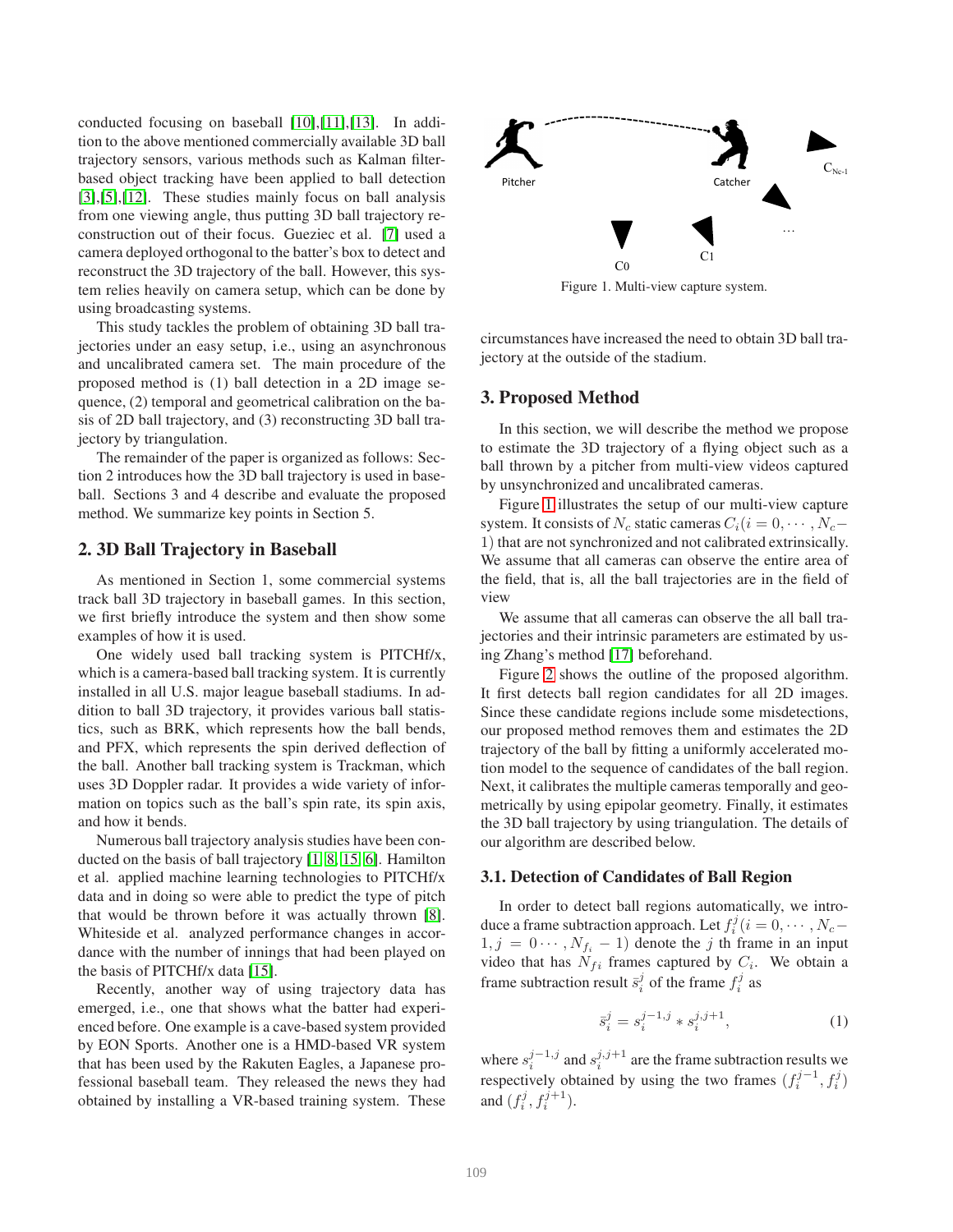

<span id="page-2-0"></span>Figure 2. Outline of our algorithm.

The  $\bar{s}_i^j$  value includes all change regions in time. We labeled these regions and added them to the ball region candidates  $R_i^j = \{\overline{r}_{i:k}^j\}(k=0,\cdots,|\overline{R}_i^j|-1)$  in the input video with  $f_i^j$  frames, where  $|R_i^j|$  denotes the number of candidates. Note that obvious non-ball regions such as those with too large an area, which represent the areas of a pitcher and a catcher, and too small an area, which represents observation noise, are removed beforehand by adapting a image filter which removes such area based on its size.

## 3.2. 2D Trajectory Estimation Based on Uniformly Accelerated Motion

In order to find the ball region from the candidates  $R_i^j$ for each frame, we focus on the sequential movements of the ball in time and take a RANSAC approach. We assume that the local movement of the ball can be modeled as uniformly accelerated motion in 2D images. In three sequential frames, we randomly chase one candidate from  $R_i^{\hat{j}}$  per frame, such as  $r_{i:k}^j$ ,  $r_{i:k'}^{j+1}$  and  $r_{i:k''}^{j+2}$ , and compute the model parameters of uniformly accelerated motion from them. Let  $a_i^j$  and  $v_i^j$  denote the acceleration and velocity of the 2D ball trajectory in frame  $f_i^j$  and these parameters are computed as

$$
\mathbf{a}_{i}^{j} = 2 \frac{\delta t_{j}^{j+1} (\mathbf{c}_{i}^{j+2} - \mathbf{c}_{i}^{j+1}) - \delta t_{j+1}^{j+2} (\mathbf{c}_{i}^{j+2} - \mathbf{c}_{i}^{j})}{\delta t_{j}^{j+1} \delta t_{j+1}^{j+2} (\delta t_{j}^{j+1} + \delta t_{j+1}^{j+2})}
$$
(2)

$$
\mathbf{v}_{i}^{j} = \frac{\mathbf{c}_{i}^{j+1} - \mathbf{c}_{i}^{j}}{\delta t_{j}^{j+1}} - \frac{\mathbf{a}_{j}^{i} \delta t_{j}^{j+1}}{2}
$$
(3)

$$
\delta t_j^{j+1} = t_i^{j+1} - t_i^j \tag{4}
$$

where  $t_i^j$  denotes the time of frame  $f_i^j$ , and  $\mathbf{c}_i^j$  is the 2D coordinate of the centroid of  $r_{i:k}^j$ . Suppose that the time of  $f_i^j$  is  $t_0$  and that the 2D position of the centroid of the ball on time *t*, *i.e.*  $\hat{\mathbf{c}}_i^t$ , is represented as

<span id="page-2-1"></span>
$$
\hat{\mathbf{c}}_i^t = \hat{\mathbf{c}}_i^{t_0} + (t - t_0)\mathbf{v}_i^j + \frac{\mathbf{a}_i^j (t - t_0)^2}{2}.
$$
 (5)

Let  $d(\mathbf{c}_{i:k}^t, \hat{\mathbf{c}}_i^t)$  denote the 2D distance between the centroid of one ball region candidate on time  $t$  and its estimated

value be shown by Eq [5.](#page-2-1) If  $d(\mathbf{c}_i^t, \hat{\mathbf{c}}_i^t)$  is smaller than threshold  $d_{th}$ , we regard  $c_{i:k}^j$  as the *inlier* for the estimated parameters. By introducing this distance value, we define the evaluation function of the estimated parameters as

$$
E = \sum_{j=i-N_W}^{i+N_W} \sum_{k=0}^{\lfloor R_i^j \rfloor - 1} \rho(\mathbf{c}_i^j)
$$
(6)

<span id="page-2-2"></span>
$$
\rho(\mathbf{c}_i^j) = \begin{cases} d^2(\mathbf{c}_i^j, \hat{\mathbf{c}}_i^j) & \text{if } d(\mathbf{c}_i^j, \hat{\mathbf{c}}_i^j) < d_{th} \\ d_{th}^2 & \text{otherwise,} \end{cases}
$$
(7)

where  $N_W$  denotes the window size for the local area. In our algorithm, we selected one combination with the most inliers and the smallest value of [7](#page-2-2) as the best combination of ball regions for modeling the 2D ball trajectory. Again, we computed the inliers with the best parameters and set them as the true 2D ball trajectories. Since these 2D ball trajectories are discrete values, we obtained continuous values for the entire 2D trajectories of the ball by applying a cubic spline interpolation to them.

## 3.3. Estimation of 3D Trajectory with Temporal and Geometrical Calibration

Let us assume that  $C_0$  is the basis camera and that  $C_i$  has the time lag  $\tau_i$  that satisfies  $t_j^0 = t_j^i + \tau_i$ . If  $\tau_i$  is known, *i.e.*  $C_0$  and  $C_i$  are synchronized, the fundamental matrix  $F_i$ between  $C_0$  and  $C_i$  can be computed on the basis of epipolar geometry by utilizing the 2D trajectories of the ball in each camera as corresponding points. However, we assume that these cameras are casually set up and not synchronized. To address this problem, we focused on the epipolar geometry constraint and simultaneously estimated the ideal time lag  $\tau_i$  and fundamental matrix  $F_i$  from the 2D ball trajectories

Let  $\mathbf{p}_0^t$  and  $\mathbf{p}_i^t$  denote the 2D positions on continuous 2D ball trajectories on time  $t$  in each camera. When synchronizing these cameras,  $\mathbf{p}_0^t$  and  $\mathbf{p}_i^t$  satisfy the epipolar constraint

$$
\tilde{\mathbf{p}}_0^{t\top} F_0 \tilde{\mathbf{p}}_i^t = 0 \tag{8}
$$

where  $\tilde{x}$  represents the homogeneous coordinate of x. Using this constraint, we define the error function with a time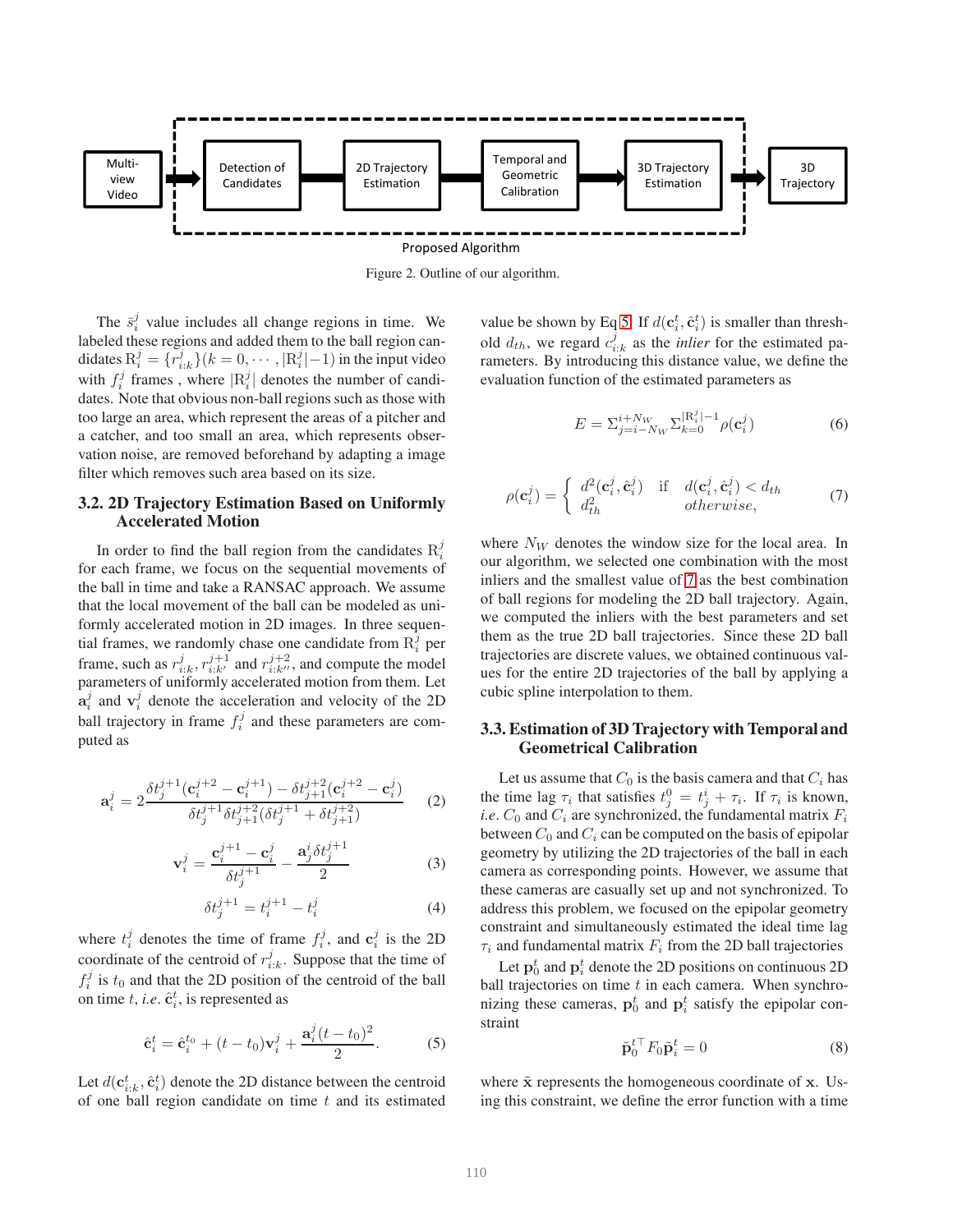<span id="page-3-0"></span> $\log \tau_i$  as

$$
E(\tau_i) = \frac{1}{N_t} \sum_{t=-N_t}^{N_t} \{ D(\tilde{\mathbf{p}}_0^t, F_i(\tau_i) \tilde{\mathbf{p}}_i^{t+\tau_i}) + D(\tilde{\mathbf{p}}_i^{t+\tau_i}, F_i(\tau_i)^\top \tilde{\mathbf{p}}_0^t \}
$$
(9)

where  $N_t$  denotes the evaluation range and  $F_i(\tau_i)$  is the fundamental matrix estimated from the 2D trajectories with time lag  $\tau_i$ .  $D(\tilde{\mathbf{x}}, \mathbf{l})$  means the distance between a point x and a line 1. We obtain  $\tau_i^*$  that minimizes Eq [\(9\)](#page-3-0) as the appropriate time lag and obtain the fundamental matrix  $F_i^*$ with  $\tau_i^*$ . Note that since corresponding two points from 2D ball trajectories sometimes do not satisfy the epipolar geometry due to some observation noise, we reject the outliers with LMedS when computing  $F_i^*$ .

The essential matrix  $E_i$  can be computed from the fundamental matrix  $F_i^*$  and the intrinsic camera parameters. This  $E_i$  can be decomposed to extrinsic parameters, such as rotation matrix and translation vector [\[9\]](#page-5-11). From these parameters, we estimate the 3D trajectory ball by DLT[\[9\]](#page-5-11).

## 4. Experiment

To verify the effectiveness of the proposed method, we conducted 3D ball trajectory reconstruction from videos.

#### 4.1. Experimental Setup

We captured baseball pitching with two cameras at an actual baseball stadium, reconstructing 3D ball trajectory reconstruction on the basis of the proposed method and that of the baseline method. For the baseline method, we employed the ball positions obtained by manual detection and the fundamental matrix calculated from 540 points of chessboard patterns placed between the pitcher's mound and home plate.

We used a Sony XDCam with resolution of 1280x720 pixels and 59.94 fps. Figure [3](#page-3-1) shows the position of the two cameras and corresponding snapshots. Their shutter timings were synchronized. Intrinsic camera parameters for each camera were obtained by the method described by Zhang et al.[\[18\]](#page-5-12).

We used ten pitches from the pitcher to the catcher to calibrate extrinsic camera parameters of cameras and reconstructed 3D ball trajectories. Though the shutter timings of the cameras were synchronized, we displaced two frames for one camera. In the following experiment, we examined time displacement at every 0.005 frame.

#### 4.2. Ball Detection

Table [1](#page-3-2) shows the detection results obtained for a moving object. In the table, "Only ball" means that the only moving object is the ball, "Ball+other object" means an object other than the ball was detected, and "Other object" means only objects other than the ball were detected. "Detection



Figure 3. Position of cameras and corresponding images.

<span id="page-3-1"></span>

| Table 1. Ratio of moving object detection. |  |                                                                   |
|--------------------------------------------|--|-------------------------------------------------------------------|
|                                            |  | $\begin{array}{ccc} \sim & \rightarrow & \sim & \sim \end{array}$ |

<span id="page-3-2"></span>

|                   | Cam1 | Cam2 |
|-------------------|------|------|
| Only ball         | 61.6 | 84.8 |
| Ball+other object | 23.7 | 0.02 |
| Other object      | 4.8  | 0.0  |
| Detection rate    | 87.7 | 85.1 |

<span id="page-3-3"></span>

| Table 2. Ball detection ratio. |      |                  |  |  |
|--------------------------------|------|------------------|--|--|
|                                | Cam1 | Cam <sub>2</sub> |  |  |
| True positive                  | 84.8 | 83.7             |  |  |
| False positive                 | 0.0  | 0.0              |  |  |
| Detection rate                 | 87.1 | 83.7             |  |  |

rate" is the ratio of the number of frames in which the ball region was detected among frames in which the ball exists. To determine whether the ball is detected or not, we used the position displacement between positions of the detected object and that of the manually detected ball; if the displacement was lower than 20 pixels, we judged that the ball was detected. As shown in Table [1,](#page-3-2) the proposed method failed to detect the ball in about 15% of the frames in each view.

Table [2](#page-3-3) shows the ball detection results. Using the ball trajectory restriction allowed us to correctly distinguish the ball from other moving objects. In this case the detection rate was slightly deteriorated by the ball trajectory fitting. We believe this is due to the trajectory model we used.

Moving object detection and ball detection are shown in Fig. [4.](#page-4-5) Black dots denote detected moving objects. Dots surrounded by cyan are detected as balls. Red circles denote manually provided ball positions.

#### 4.3. Temporal and Geometrical Calibration

Estimated temporal displacement was 2.01 frames. In Fig. [5](#page-4-6) we depict reprojection errors that occurred when displacement was changed, which shows that the proposed method conducts temporal calibration well. The evaluation result we got for the fundamental matrix is shown in Ta-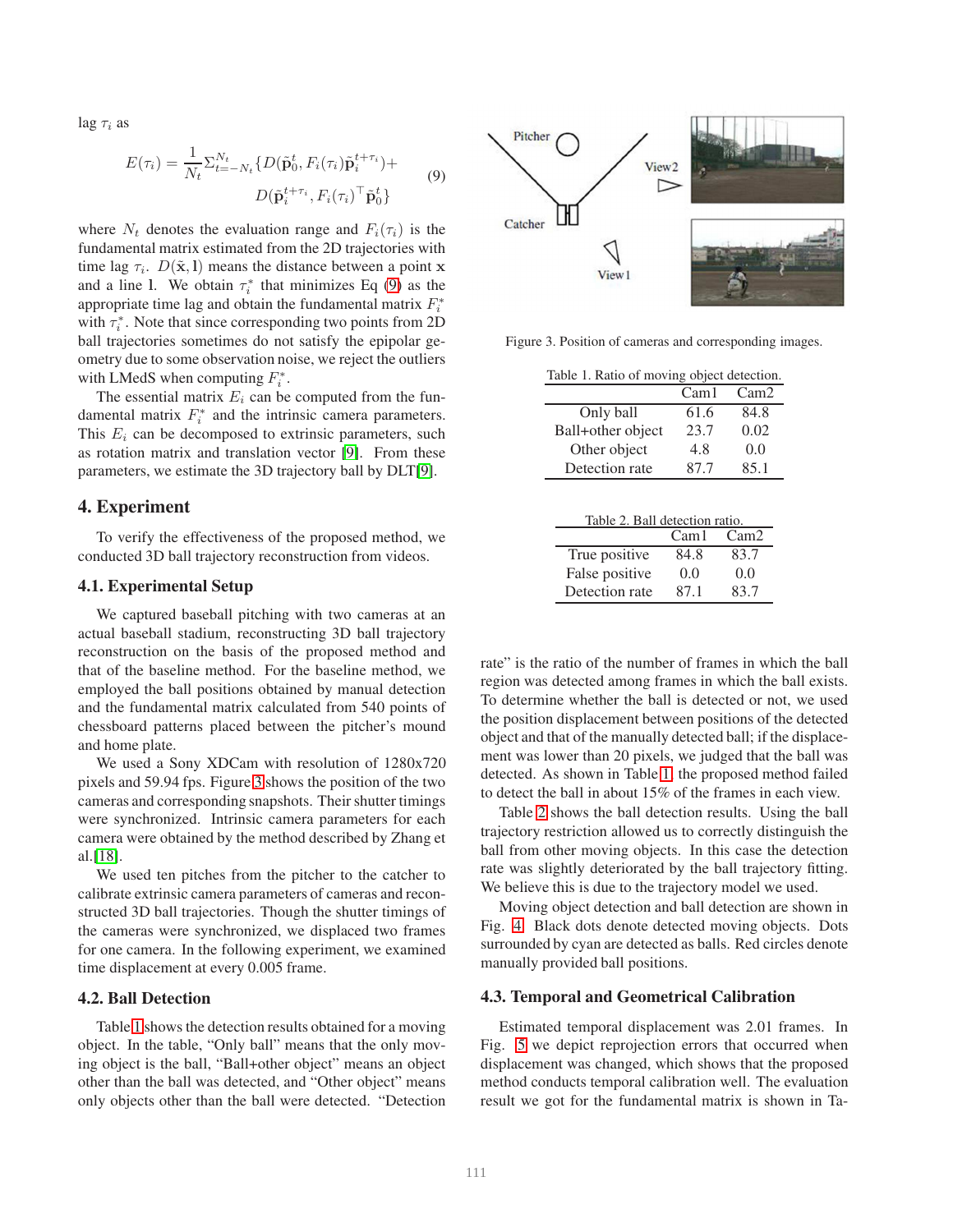

<span id="page-4-5"></span>Figure 4. Detected moving object and detected ball.



<span id="page-4-7"></span><span id="page-4-6"></span>Figure 5. Temporal displacement estimation.

| Table 3. Fundamental matrix evaluation. |       |                   |  |  |
|-----------------------------------------|-------|-------------------|--|--|
|                                         |       | Baseline Proposed |  |  |
| Distance from Epipolar line             | 0.962 | 1.13              |  |  |

ble [3;](#page-4-7) it shows the sum of reprojection errors, i.e., distances between corresponding points and epipolar line. For comparison purposes, we used the fundamental matrix obtained from manually provided ball positions. As shown in Table [3,](#page-4-7) the proposed method calculated the fundamental matrix with reprojection errors comparable to those obtained with the baseline method.

#### 4.4. 3D Ball Trajectory Reconstruction

Figure [6](#page-4-8) shows the results obtained for ball trajectory reconstruction. It shows positions of two cameras used for reconstruction and a reconstructed ball trajectory in 3D space. Camera position is shown by the combination of three lines that correspond to camera's light direction and horizontal axis and vertical axis. The blue lines show the results obtained with the proposed method and the red lines show



<span id="page-4-8"></span>Figure 6. 3D reconstruction results.

those obtained with the baseline method. As the figure makes clear, the reconstructed trajectories of the two methods are duplicated, which means the proposed method well reconstructs 3D ball trajectories.

## 5. Conclusion

This paper proposes a method for reconstructing 3D ball trajectories by using asynchronous and uncalibrated cameras. Our main idea is to use ball positions as corresponding points. We successfully reconstructed 3D ball trajectories by estimating them from videos and using the results obtained as corresponding points. In applying the proposed method to actually captured baseball pitching and comparing it with a baseline method, we verified that it accurately reconstructed the ball trajectories. Because our current experiments were limited, our future work includes verification in various setup.

# <span id="page-4-4"></span>References

- [1] B. Baumer and D. Draghicescu. Mapping batter ability in baseball using spatial statistics techniques. In *Proc. Joint Statistical Meetings*, 2010.
- <span id="page-4-0"></span>[2] B. Chakraborty and S. Meher. A trajectory-based ball detection and tracking system with applications to shoot- ing angle and velocity estimation in basketball videos. In *Annual IEEE India Conference (INDICON)*, 2013.
- <span id="page-4-2"></span>[3] H.-T. Chen, H.-S. Chen, M.-H. Hsiao, W.-J. Tsai, and S.-Y. Lee. A trajectory-based ball tracking framework with visual enrichment for broadcast base- ball videos. *Journal of information Science and Engi- neering*, 2008.
- <span id="page-4-1"></span>[4] H.-T. Chen, W.-J. Tsai, S.-Y. Lee, and J.-Y. Yu. Ball tracking and 3D trajectory approximation with applications to tactics analysis from single-camera volleyball sequences. *Multimedia Tools and Applications*, 2012.
- <span id="page-4-3"></span>[5] W.-T. Chu, C.-W. Wang, and J.-L. Wu. Extraction of baseball trajectory and physics-based validation for single-view baseball video sequences. In *ICME*, 2006.